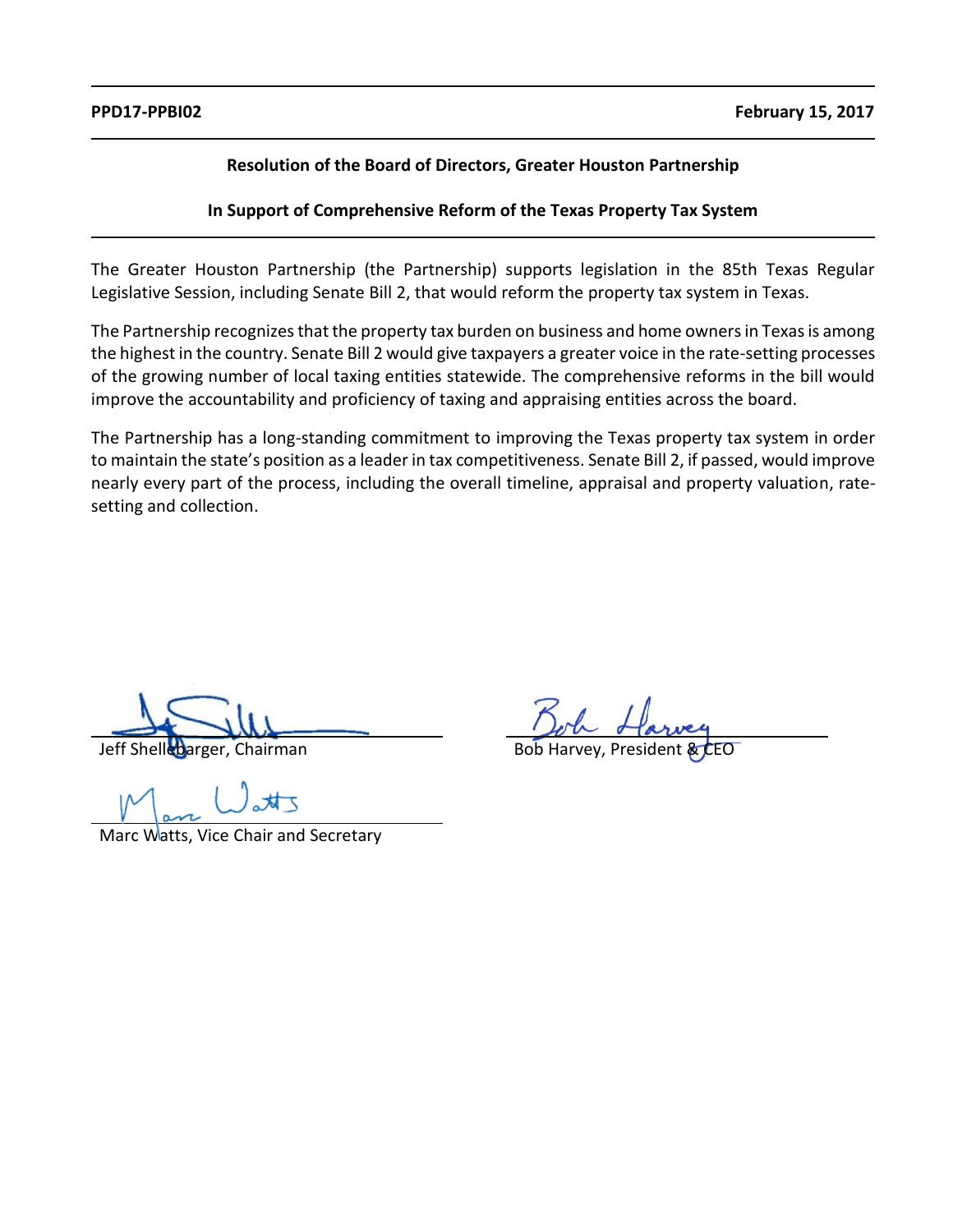# **MEMORANDUM**

| <b>DATE:</b>    | February 15, 2017                                                                                           |
|-----------------|-------------------------------------------------------------------------------------------------------------|
| TO:             | <b>Greater Houston Partnership Board of Directors</b>                                                       |
| <b>FROM:</b>    | <b>Business Issues Advisory Committee</b>                                                                   |
| <b>SUBJECT:</b> | Resolution of the Board of Directors In Support of Comprehensive Reform of the Texas Property<br>Tax System |

# **BACKGROUND INFORMATION**

In the fall of 2015, Lieutenant Governor Dan Patrick appointed an interim committee, chaired by Senator Paul Bettencourt (R-Houston), with the following charges:

- 1. Study the property tax process, including the appraisal system, and recommend ways to promote transparency, simplicity, and accountability by all taxing entities.
- 2. Examine and develop options to further reduce the tax burden on property owners.

The committee ultimately held eight hearings over 11 months across the state, including two in the Houston region. Statewide, 321 witnesses provided nearly 50 hours of testimony. The committee's recommendations resulted in Sen. Bettencourt's filing of Senate Bill 2 (SB 2).

The largest direct effect on property tax bills would likely result from the bill's proposal to lower the rollback tax rate from 1.08 to 1.04. This change would mean that any taxing entity proposing to increase its maintenance and operations tax rate by more than four percent (down from eight percent) would trigger an automatic voterapproval process where the new rate must be approved via election. This provision would likely have the effect of slowing the growth of tax rates across taxing entities of all types throughout the state.

Beyond rate-setting, SB 2 touches nearly every part of the property tax system. In addition to improving state oversight via a newly-created advisory board, the bill would make positive changes to appraisal and property valuation, the overall timeline and collection.

Throughout the committee's hearing process, the Partnership's Business Issues Advisory Committee and Board of Directors interacted with Lt. Gov. Patrick and Sen. Bettencourt on the issue. Last year, Sen. Bettencourt met with the Business Issues Advisory Committee on June 7 and spoke before the Partnership's Board of Directors on August 17, where he requested formal Partnership support.

# **LEGISLATION PROPOSED**

Senate Bill 2 (State of Texas, 85<sup>th</sup> Regular Legislative Session)

### **RESOURCES REQUIRED**

This recommendation can be implemented with available Greater Houston Partnership staff, and within the current operating budget.

### **ACTION REQUIRED**